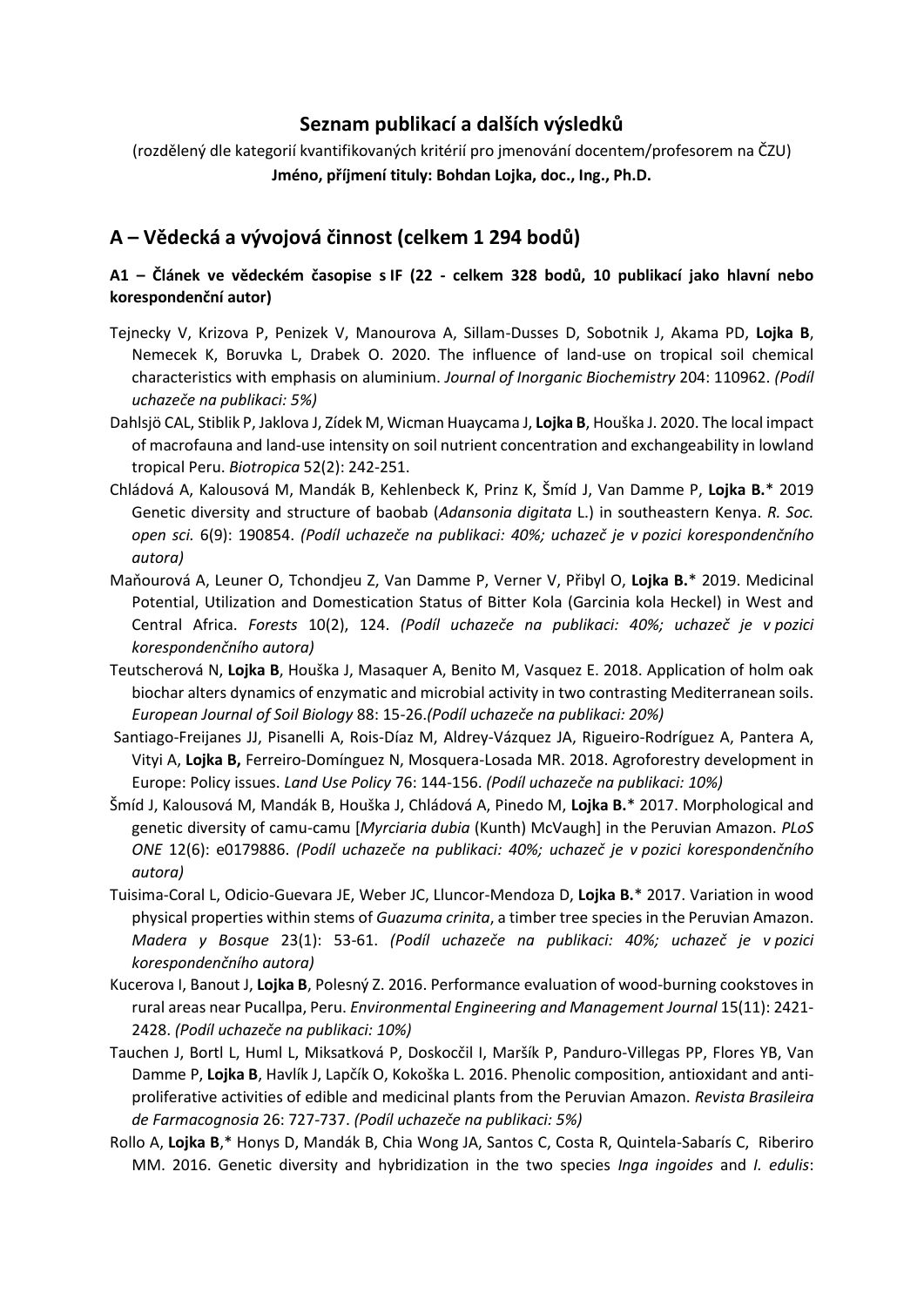potential applications for agroforestry in the Peruvian Amazonas. *Annals of Forest Science* 73:425- 435. *(Podíl uchazeče na publikaci: 40%; uchazeč je v pozici korespondenčního autora)*

- Perry J, **Lojka B,**\* Quinonez Ruiz LG, Van Damme P, Houška J, Fernandez EC. 2016. How natural Forest Conversion Affects Insect Biodiversity in the Peruvian Amazon: Can Agroforestry Help? *Forests* 7(4):82. *(Podíl uchazeče na publikaci: 40%; uchazeč je v pozici korespondenčního autora)*
- Tuisima-Coral L, Hlásná-Čepková P, **Lojka B**, Weber JC, Filomeno-Alves-Milo S. 2016. Genetic diversity in Guazuma crinita from eleven provenances in the Peruvian Amazon revealed by ISSR markers. *Bosque* 37(1): 63-70. *(Podíl uchazeče na publikaci: 10%)*
- Vebrová H, **Lojka B**,\* Husband TP, Chuspe Zans ME, Van Damme P, Rollo A and Kalousová M. 2014. Tree diversity in cacao agroforests in San Alejandro, Peruvian Amazon. *Agroforestry Systems*: 88:1101–1115. *(Podíl uchazeče na publikaci: 50%; uchazeč je v pozici korespondenčního autora)*
- Polesny Z, Verner V, Vlkova M, Banout J, **Lojka B**, Valicek P, Mazancova J. 2014. Non-timber forest products utilization in Phong Dien Nature Reserve, Vietnam: Who collects, who consumes, who sells*? Bois et forets des tropiques*, 322: 39-49. *(Podíl uchazeče na publikaci: 10%)*
- **Lojka B**,\* Preininger D, Van Damme P, Rollo A, Banout J. 2012. Use of Amazonian tree species Inga edulis for soil regeneration and weed control. Journal of Tropical Forest Science. 24(1): 89–101. *(Podíl uchazeče na publikaci: 50%; uchazeč je v pozici korespondenčního autora)*
- **Lojka B**,\* Hlasna Cepkova P, Navratilova L, Van Damme P, Banout J, Polesný Z, Preininger D. 2011. Methods for short-term control of Imperata grass in Peruvian Amazon. *Journal of Agriculture and Rural Development in the Tropics and Subtropics*. 112 (1): 37-43. *(Podíl uchazeče na publikaci: 50%; uchazeč je v pozici korespondenčního autora)*
- Banout J, Ehl P, Havlik J, **Lojka B**, Polesny Z, Verner V. 2011. Design and performance evaluation of a Double-pass solar drier for drying of red chilli (Capsicum annum L.). *Solar Energy*, 85: 506–515. *(Podíl uchazeče na publikaci: 20%)*
- Vlkova M, Polesny Z, Verner V, Banout J, Dvorak M, Havlik J, **Lojka B**, Ehl P, Krausova J. 2011. Ethnobotanical knowledge and agrobiodiversity in subsistence farming: case study of home gardens in Phong My commune, central Vietnam. *Genetic Resources and Crop Evolution*. 8 (5): 629-644. *(Podíl uchazeče na publikaci: 10%)*
- Banout J, Havlik J, Kulik M, Kloucek P, **Lojka B**, Valterova I. 2010. Effect of solar drying on the composition of essential oil of Sacha culantro (Eryngium foetidum L.) grown in the Peruvian Amazon. *Journal of Food Process Engineering*. 33: 83–103. *(Podíl uchazeče na publikaci: 10%)*
- Banout J, Lojka **B**, Matoušková N, Polesný Z, Lojkova J. 2008. Investigation of Imperata sp. as a primary feedstock for compost production in Ucayali region, Peru. Journal of Agriculture and Rural Development in the Tropics and Subtropics 109(2):113-121. *(Podíl uchazeče na publikaci: 20%)*
- **Lojka B,**\* Lojkova J, Banout J, Polesny Z, Preininger D. 2008. Performance of an improved fallow system in the Peruvian Amazon-modelling approach. *Agroforestry Systems* 72:27–39. *(Podíl uchazeče na publikaci: 60%; uchazeč je v pozici korespondenčního autora)*

#### **Poznámka:**

V souladu se strategií hodnocení vědecko-výzkumných výsledků na FTZ, ČZU v Praze je pozice korespondenčního autora publikace považována za rovnocennou s pozicí prvního autora. \* uchazeč v pozici korespondenčního autora.

#### **A2 – Článek v recenzovaném vědeckém časopise bez IF (3, podíl 1,2; celkem 12 bodů)**

- Thant AA, Teutscherova N, Vazquez E, Kalousova M, Phyo A, Sing RK, **Lojka B**. 2020. On-farm rice diversity and farmers' preferences for varietal attributes in Ayeyarwady Delta, Myanmar. *Journal of Crop Improvement*, doi: [10.1080/15427528.2020.1746457](https://doi.org/10.1080/15427528.2020.1746457)
- Chiteculo V, **Lojka B**, Surový P, Verner V, Panagiotidis D, Woitsch J. 2018. Value Chain of Charcoal Production and Implications for Forest Degradation: Case Study of Bie Province, Angola. *Environments* 5, 113: 1-13.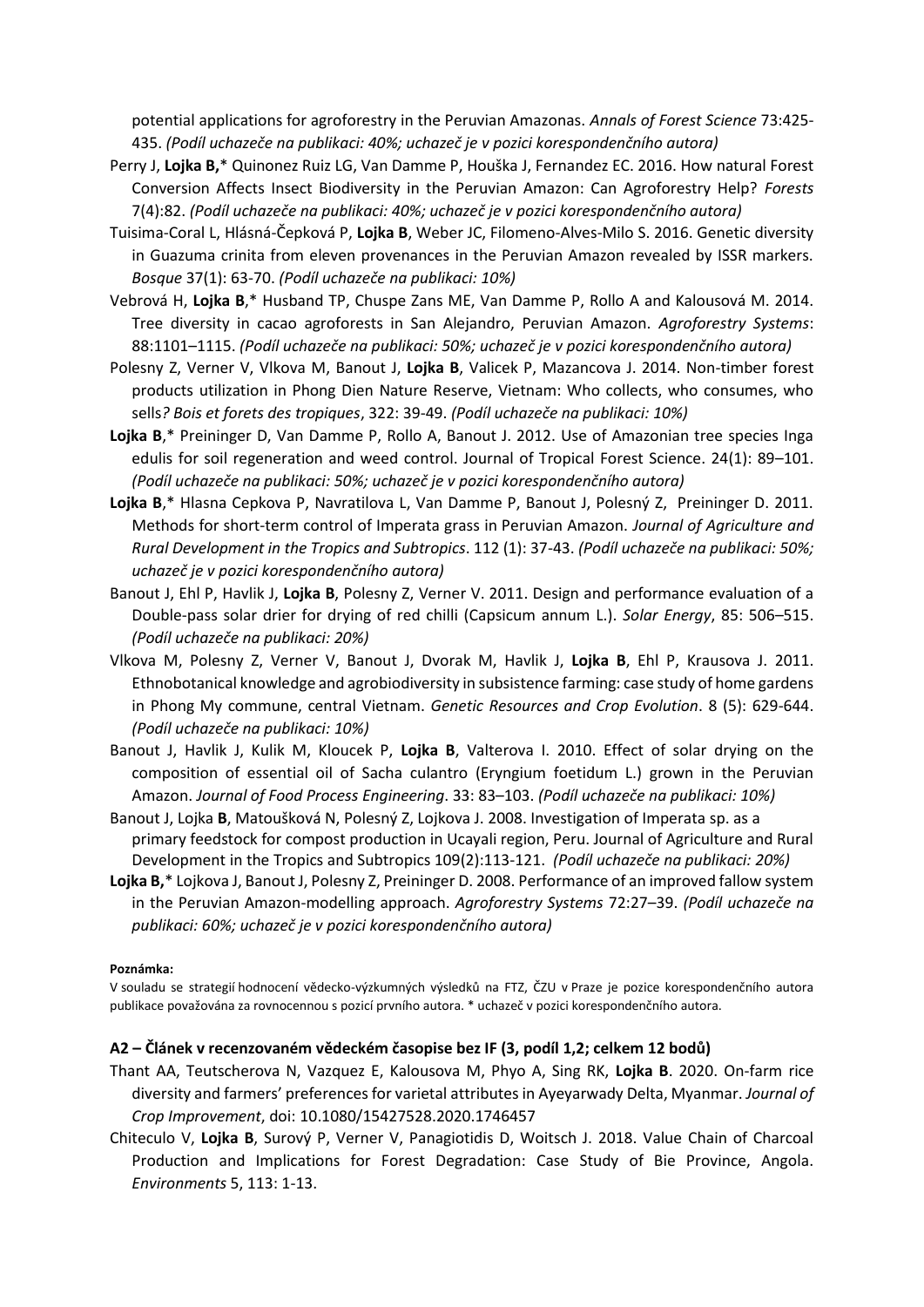Ocelák M, Hlásná Čepková P, Viehmannová I, Dvořáková Z, Huansi DC and **Lojka, B**. 2015. Genetic diversity of *Plukenetia volubilis* L. Assessed by ISSR-markers. *Scientia Agriculturae Bohemica* (2015- 4): 145-153.

#### **A3 – Článek v českém recenzovaném časopise (7, podíl 5,5, celkem 17 bodů)**

- Křivánková B, Hlasna Cepková P, Ocelak M, Juton G, Bechyne M, **Lojka B.**2012. Preliminary Study of Diversity of *Plukenetia volubilis* Based on the Morphological and Genetic Characteristics. *Agricultura Tropica et Subtropica* 45(3), 140-146.
- Tauchen J, **Lojka B**, Hlasna-Cepková P, Svobodová E, Dvoraková Z and Rollo A. 2011. Morphological and genetic diversity of *Calycophyllum spruceanum* (Benth) K. Schum (Rubiaceae) in Peruvian Amazon. *Agricultura Tropica et Subtropica* 44(4), 222-229.
- **Lojka B**, Dumas L, Preininger D, Polesny Z and Banout J. 2010. The use and integration of *Inga edulis* in agroforestry systems in the Amazon – a review. *Agricultura Tropica et Subtropica* 43(4), 352-359.
- Ehl P, Banout J, **Lojka B**, Polesny Z and Lojková J. 2010. Post Harvest Processing of Selected Tropical Crops Using a Natural Circulation Solar Dryer in the Peruvian Amazon. *Agricultura Tropica et Subtropica* 43(2), 92-96.
- Preininger D, **Lojka B**, Bechyně M and Hlavsa T. 2010. Dynamics of weed species under different land use system in Peruvian Amazon. *Agricultura Tropica et Subtropica* 43(1), 42-48.
- **Lojka B**, Spaan W, Hoogmoed W and Posthumus H. 2006. Prediction of soil loss and crop yields with different management scenarios in barrier system using the SCUAF model in semi-arid Burkina Faso. *Agricultura Tropica et Subtropica* 39(3), 158-167.
- **Lojka B**, Preininger D, Lojková J, Banout J and Polesny Z. 2005. Biomass growth and farmer knowledge of *Inga edulis* in Peruvian Amazon. *Agricultura Tropica et Subtropica* 38 (3-4), 44-51.

#### **A4 – Příspěvek na konferenci (evidované na WoS) (celkem 0 bodů)**

#### **A5 – Odborná kniha (monografie) - světový jazyk (5, podíl 1,2; celkem 48 body)**

- **Lojka B.** 2012. *Agroforestry for the Peruvian Amazon – Looking for Alternatives to Slash-and-Burn Farming*. Lambert Academic Publishing, Saarbruecken, Germany. 152 pp. ISBN 978-3-659-24595-4. (podíl 1 ze 40 bodů = 40 bodů)
- **Lojka B,** Pawera L, Kalousova M, Bortl L, Verner V, Houška J, Vanhove W, Van Damme P. 2018. Multistrata Systems: Potentials and Challenges of Cocoa-based Agroforests in the Humid Tropics. In: Dagar J., Tewari V. (eds) Agroforestry – Anecdotal to Modern Science. Springer, Singapore: 587- 628. [ISBN 978-981-10-7649-7.](https://link.springer.com/chapter/10.1007/978-981-10-7650-3_23) (podíl 0,05 ze 40 bodů = 2 body)
- **Lojka B**, Bortl L, Riva RR, Banout J, Lojková J, Polesny Z, Preininger D, Ugarte Guerra J, Verner V. 2016. Multistrata agroforestry as an alternative to slash-and-burn farming in the Peruvian Amazon. In. Dagar JC and Tewari JC (eds.). *Agroforestry Research Development.* Nova Science Publishers, Inc. Hauppauge, USA: 383-398. [ISBN-978-1-63485-094-0.](https://www.novapublishers.com/catalog/product_info.php?products_id=58208&osCsid=da96d68af15b88befd254f8180c4885c) (podíl 0,05 ze 40 bodů = 2 body)
- **Lojka B**, Kuliková B, Lojková J, Banout J. 2010. How to Improve Adoption of Agroforestry Systems among Small Farmers in Peruvian Amazon? In. Kellimore LR (ed.). *Handbook on Agroforestry: Management Practices and Environmental Impact.* Nova Science Publishers, Inc. Hauppauge, USA: 389-405. ISBN-978-1-60876-359-7. (podíl 0,05 ze 40 bodů = 2 body)
- **Lojka B**, Krausová J, Kubik S, Polesny Z. 2010. Assessment of insect biological diversity in various land use systems in the Peruvian Amazon. In. Rojaz N, Prieto R (eds.). *The Amazon Basin: Plant Life, Wildlife and Environment.* Nova Science Publishers, Inc. Hauppauge, USA: 103-121. ISBN-978-1- 60741-463-6. (podíl 0,05 ze 40 bodů = 2 body)

#### **A6 – Monografie ostatní (celkem 0 bodů)**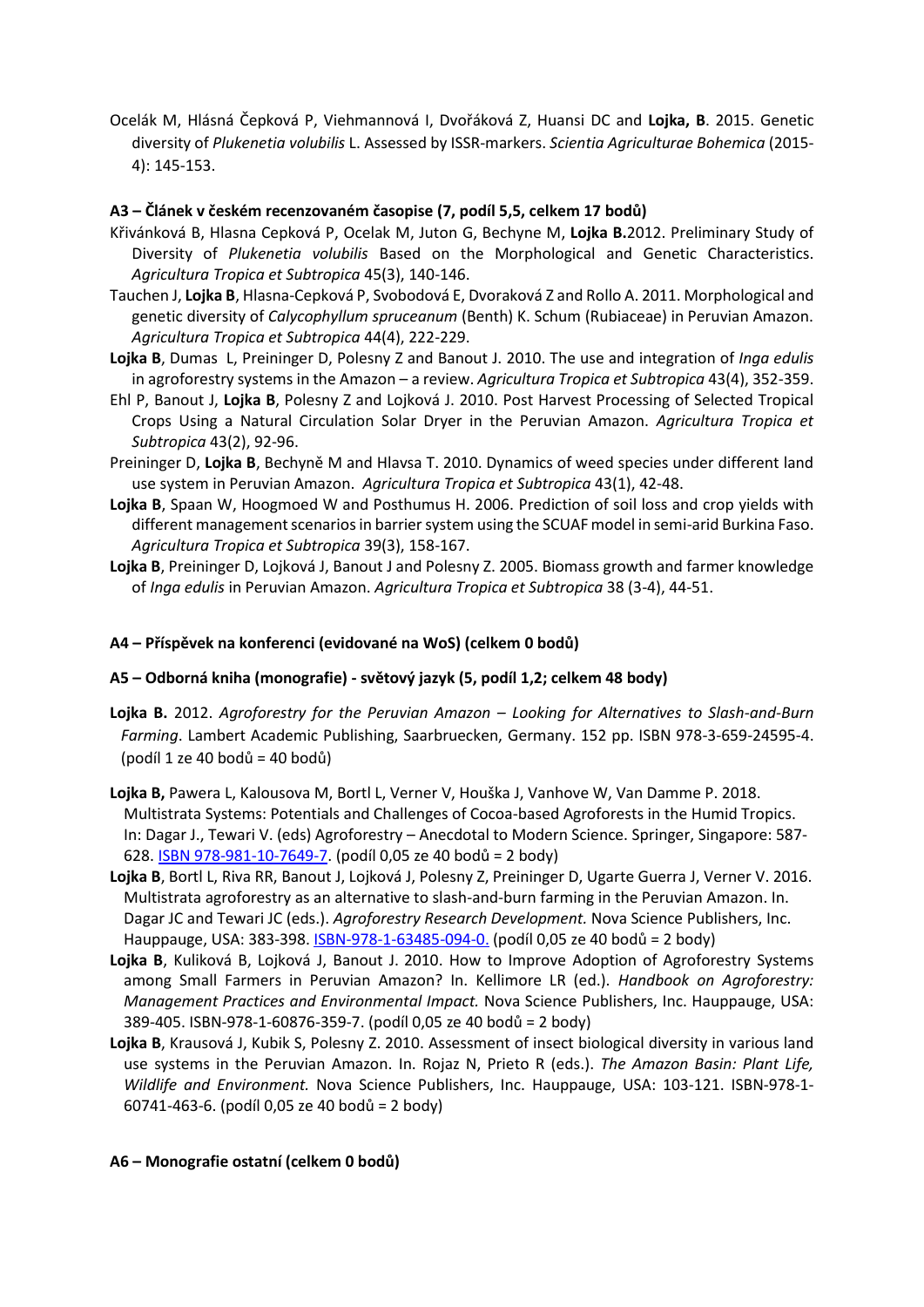#### **A7 – Patent – ČR (celkem 0 bodů)**

- **A8 – Patent – EU, mezinárodní (celkem 0 bodů)**
- **A9 – Udělený grant zahraniční (celkem 0 bodů)**

#### **A10 – Udělený grant tuzemský (4, celkem 40 bodů)**

Níže je uveden výčet tuzemských grantových projektů, u kterých je uchazeč v pozici hlavního řešitele nebo spoluřešitele za ČZU v Praze. Vzhledem k tomu, že podle pravidel habilitačního řízení nebo řízení ke jmenování profesorem na ČZU v Praze se započítávají pouze projekty vedené v Centrální evidenci projektů (CEP) nejsou v rámci kvantifikovaných kritérií za níže uvedené projekty započítány žádné body. Níže uvedené projekty jsou financovány v rámci zahraniční rozvojové spolupráce ČR a nejsou evidovány v CEP. Vzhledem k odbornému zaměření uchazeče, které je spojeno s problematikou potravinové bezpečnosti v rozvojových zemích, mohou být podobné projekty důležitým zdrojem financování výzkumných úkolů. Tato skutečnost je rovněž hlavním důvodem proč se uchazeč zaměřil na jejich řešení. Vědecké výstupy z těchto projektů lze deklarovat níže uvedeným seznamem vědeckých publikací (časopisy indexované na WoS s IF) v jejichž poděkování jsou tyto projekty zmíněny.

#### Projekty řešené v pozici hlavního řešitele nebo spoluřešitele:

2019–2022 Agrolesnické systémy pro ochranu a obnovu funkcí krajiny ohrožované dopady klimatických změn a lidskou činností (TH04030409), Technologická agentura ČR.

2018–2020 Agrolesnictví – šance pro regionální rozvoj a udržitelnost venkovské krajiny (TL01000298), Technologická agentura ČR.

2007–2009 Udržitelné nakládání s přírodními zdroji v oblasti Amazonie (Peru) (23/MZe/B/07-10). Ministerstvo zemědělství ČR.

2003–2006 Zřízení rozvojového a extenzifikačního centra v amazonské pánvi Peru za účelem vytváření trvale udržitelných technologií v zemědělství (80/03-06/MZe/B). Ministerstvo zemědělství ČR.

#### Publikační výstupy výše uvedených projektů:

- *Lojka B, Preininger D, Van Damme P, Rollo A, Banout J. 2012. Use of Amazonian tree species Inga edulis for soil regeneration and weed control. Journal of Tropical Forest Science. 24(1): 89–101.*
- *Lojka B, Hlasna Cepkova P, Navratilova L, Van Damme P, Banout J, Polesný Z, Preininger D. 2011. Methods for short-term control of Imperata grass in Peruvian Amazon. Journal of Agriculture and Rural Development in the Tropics and Subtropics. 112 (1): 37-43.)*
- *Banout J, Ehl P, Havlik J, Lojka B, Polesny Z, Verner V. 2011. Design and performance evaluation of a Double-pass solar drier for drying of red chilli (Capsicum annum L.). Solar Energy, 85: 506–515.*
- *Banout J, Havlik J, Kulik M, Kloucek P, Lojka B, Valterova I. 2010. Effect of solar drying on the composition of essential oil of Sacha culantro (Eryngium foetidum L.) grown in the Peruvian Amazon. Journal of Food Process Engineering. 33: 83–103.*
- *Banout J, Lojka B, Matoušková N, Polesný Z, Lojkova J. 2008. Investigation of Imperata sp. as a primary feedstock for compost production in Ucayali region, Peru. Journal of Agriculture and Rural Development in the Tropics and Subtropics 109(2):113-121.*
- *Lojka B, Lojkova J, Banout J, Polesny Z, Preininger D. 2008. Performance of an improved fallow system in the Peruvian Amazon-modelling approach. Agroforestry Systems 72:27–39.*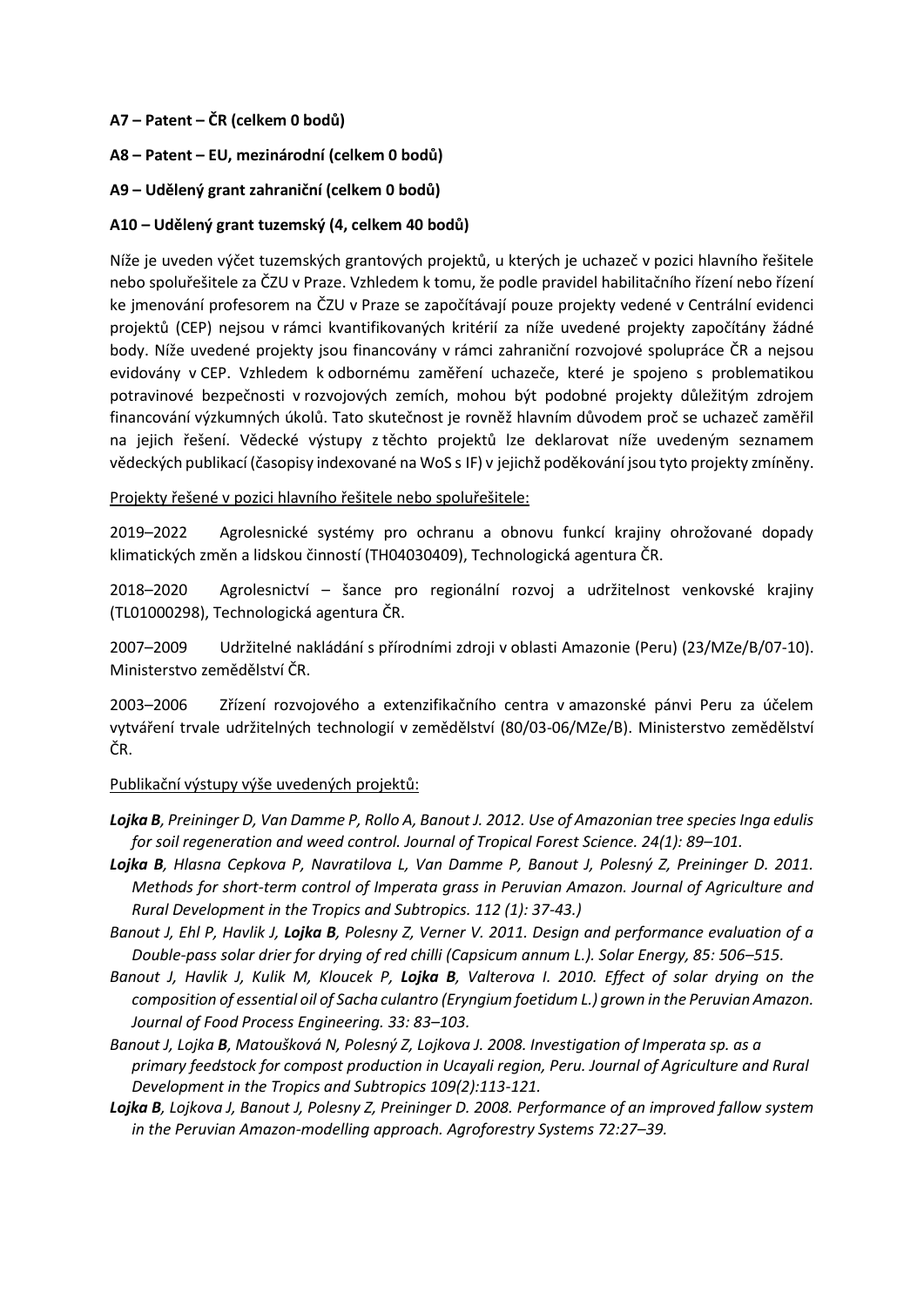#### **A11 – Citace dle Science Citation Index (ne autocitace, 170 citací, celkem 850 bodů)**

Citace se uvádějí sumárně v tabulce "Kvantifikovaná kritéria" a jsou doloženy výpisem z WoS.

## **B – pedagogická a popularizační činnost (celkem 279 bodů)**

#### **B1 – VŠ skripta (1, podíl 1, celkem 20 bodů)**

**Lojka B** and Preininger D. 2006. *Introduction to Agroforestry*. Textbook for ITS. Czech University of Life Sciences Prague. 129 pp. ISBN 80-213-1590-3. (podíl 1 z 20 bodů = 5 bodů).

#### **B2 – VŠ učebnice (celkem 0 bodů)**

#### **B3 - Elektronické učebnice a skripta (celkem 0 bodů)**

#### **B4 – Odborná knižní publikace (1, podíl 1, celkem 20 body)**

**Lojka B**, Quinones L (eds). 2009. *Manual Agroforestal – para ecosistemas de altura en Ucayali, Perú*. CIDRA, Pucallpa, Peru. 201pp. ISBN 978-612-45574-0-8. (podíl 1 z 20 bodů = 20 bodů)

#### **B5 – Překlad odborné knihy, učebnice nebo skript (celkem 0 bodů)**

#### **B6 – Odborný článek (2, podíl 1,4; celkem 4 body)**

- **Lojka B**, Banout J, Banoutová L, Verner V and Van Damme P. 2011. Diversity of shifting cultivation cycles among small-scale farmers in Peruvian Amazon. *Agricultural Sciences* 2(2). 68-77*.* [doi:](http://www.scirp.org/journal/PaperInformation.aspx?paperID=5001)  [10.4236/as.2011.22011](http://www.scirp.org/journal/PaperInformation.aspx?paperID=5001)
- Banout J, Ehl P, **Lojka B**, Lojková J and Polesný Z. 2005. Uso de secadores solares para el procesamiento de cultivos en la Amazonía Peruana. *LEISA* 21(1), 15-17. ISSN 1729-7419.

#### **B7 – Výuka v zahraničí ve světovém jazyce (za př./cv.) (120 přednášek či cvičení, celkem 120 bodů)**

Výuka na Hawassa University, Wondo Genet College of Forestry and Natural Resources, Ethiopie, 24.- 29.6.2019, (celkem 36 výukových hodin/18 přednášek či cvičení).

Výuka na Hawassa University, Wondo Genet College of Forestry and Natural Resources, Ethiopie, 22.- 28.8.2018, (celkem 40 výukových hodin/20 přednášek či cvičení).

Výuka na National University of Laos, Faculty of Agricultre, Laos, 25.1.-25.2.2018, Erasmus Mundus Alfabet program, (celkem 30 výukových hodin/15 přednášek).

Výuka na Universidad Rafael Landívar, Guatemala, 11.4.-11.5.2016, Erasmus Mundus EULAlinks program, (celkem 30 výukových hodin/15 přednášek).

Výuka na Kazakh National Agrari an University, katedra lesnictví v termínu od 1 do 14 listopadu 2013, (celkem 30 výukových hodin/15 přednášek).

Výuka na Humboldt Universitaet zu Berlin, Faculty of Agriculture and Horticulture, výuka předmětu International Plant Production (MSc. program Integrated Natural Resources Management) v období 2012-2014, tři semestry, (celkem 56 výukových hodin/28 přednášek či cvičení).

Erasmus+ Program, 2012 – University of Catania, Itálie, (2 přednášky); 2010 - University of Ghent, Belgie (2 přednášky); 2008 – Universidad Politecnica Castelo Branco, Portugalsko (2 přednášky); 2006 – Universidad Politécnica de Valencia, Španělsko (2 přednášky); 2005 – Kassel University, Německo (1 přednáška).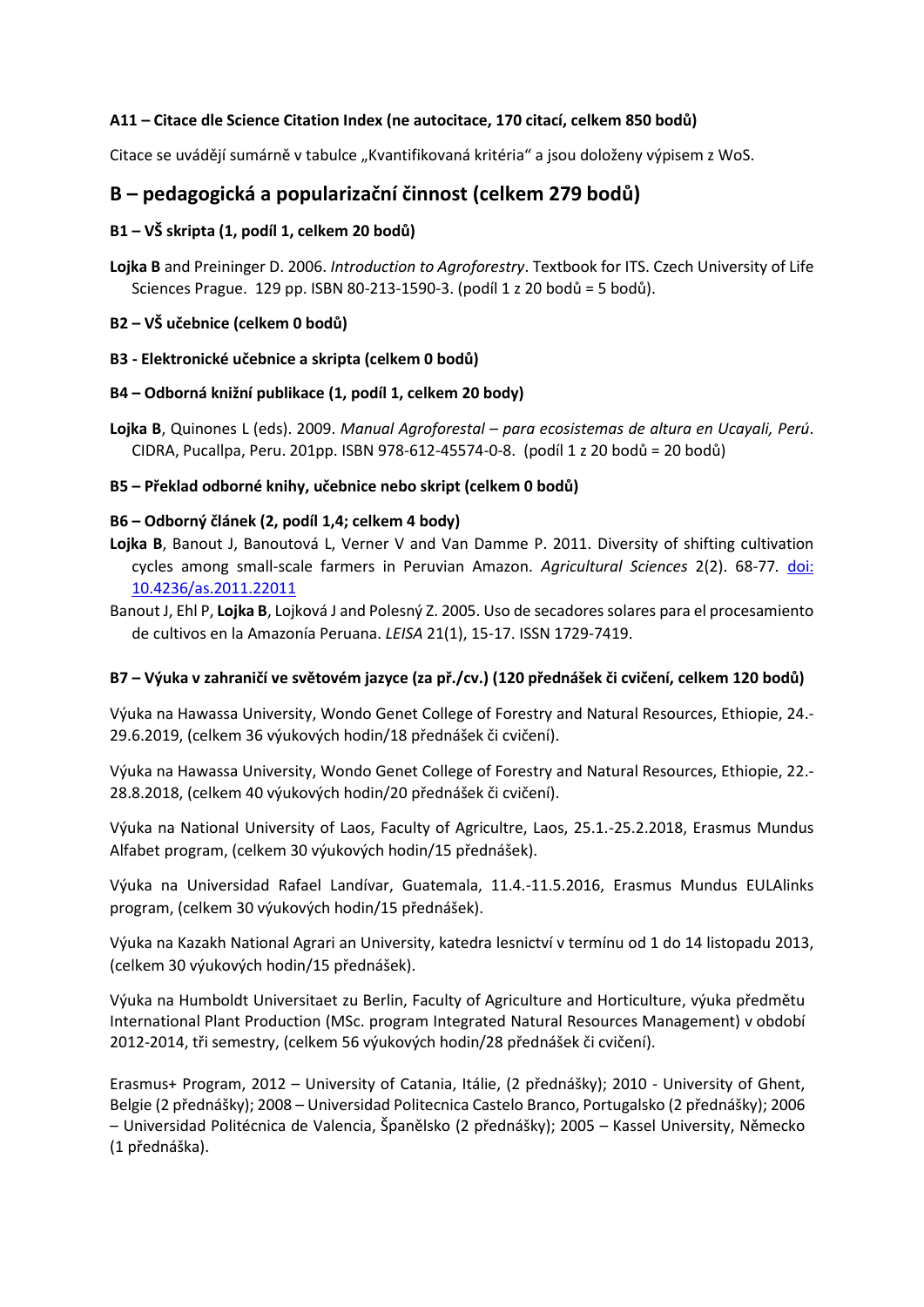### **B8 - Výuka na ČZU ve světovém jazyce (za semestr) (celkem 60 bodů)**

Garant a vyučující 6 následujících předmětů na FTZ, ČZU v Praze vyučovaných v anglickém jazyce:

ICI004E – Agroforestry ICI003Z – Agroforestry Systems ICI019E – Agroforestería (ve španělštině) ICI014E – Tropical Pastures and Fodder Crops ICI001E – Tropical Crop Production IRI34E – Plantation Crops

Doloženo sylaby předmětů ze studijního informačního systému ČZU.

#### **B9 - Obhájená Bc.a Mgr. práce (vedoucí práce) – nezapočítává se v případě profesorského řízení.**

#### **B10 – Absolvent DSP (5, celkem 50 bodů)**

Celkem 5 obhájených absolventů PhD studijních programů na FTZ. Doloženo výpisem ze studijního informačního systému ČZU.

Ing. Martin Ocelák, Ph.D., Ing. Lady Laura Tuisima Coral, Ph.D., Ing. Jikta Straková, Ph.D., Ing. Nikola Teutsherová, Ph.D., Ing. Alexandr Rollo, Ph.D.

#### **B11 – Udělený grant FRVŠ (1, celkem 5 bodů)**

2003, Název: Hodnocení agrolesnického hospodaření pomocí simulačního modelu SCUAF, pozice: řešitel, instituce: Fond rozvoje vysokých škol, Registrační číslo: 1525/2003.